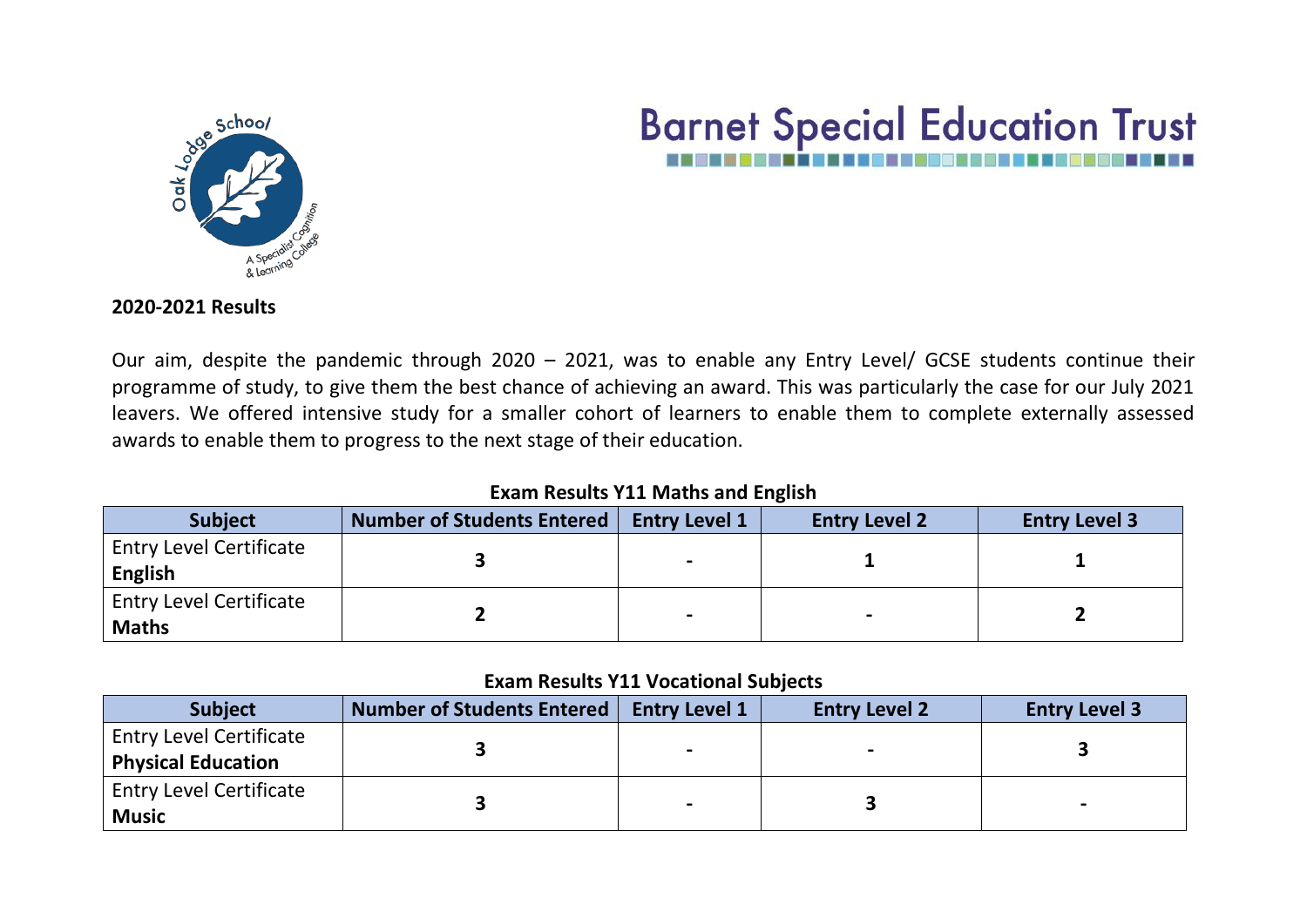# **Exam Results Y11 GCSE**

| <b>Subject</b>                       | <b>Number of Students Entered</b> | Grade 2 (E/F) | Grade 3 (D/E) | Grade 4 (C) |
|--------------------------------------|-----------------------------------|---------------|---------------|-------------|
| <b>Art and Design</b><br>Photography |                                   |               |               |             |

## **Year 11 Leavers Destinations**

| Year 11             | <b>Oak Lodge School</b>                                                                                          | <b>Oaklands College</b>                           | <b>Shaw Trust</b>                   |  |
|---------------------|------------------------------------------------------------------------------------------------------------------|---------------------------------------------------|-------------------------------------|--|
| <b>Destinations</b> | <b>Post-16 Provision</b>                                                                                         | <b>St Albans</b>                                  | <b>Supported Internship</b>         |  |
|                     | 16 to 19 provision with focus on developing<br>independent living skills, communication and<br>functional skills | <b>BTEC Level 1 Introductory</b><br><b>Sports</b> | Gardening and ground<br>maintenance |  |
| Year 11's: 18       | 16                                                                                                               |                                                   |                                     |  |

# **Exam Results Vocational Subjects P16**

| Qualification                  | <b>Number P16 Students Entered</b> | <b>Entry Level 1</b> | <b>Entry Level 2</b> | <b>Entry Level 3</b> |
|--------------------------------|------------------------------------|----------------------|----------------------|----------------------|
| <b>Entry Level Certificate</b> |                                    |                      |                      |                      |
| <b>Art and Design</b>          |                                    |                      |                      |                      |
| <b>Entry Level Certificate</b> |                                    |                      |                      |                      |
| <b>Physical Education</b>      |                                    |                      |                      |                      |
| <b>Entry Level Certificate</b> |                                    |                      |                      |                      |
| <b>Music</b>                   |                                    |                      |                      |                      |